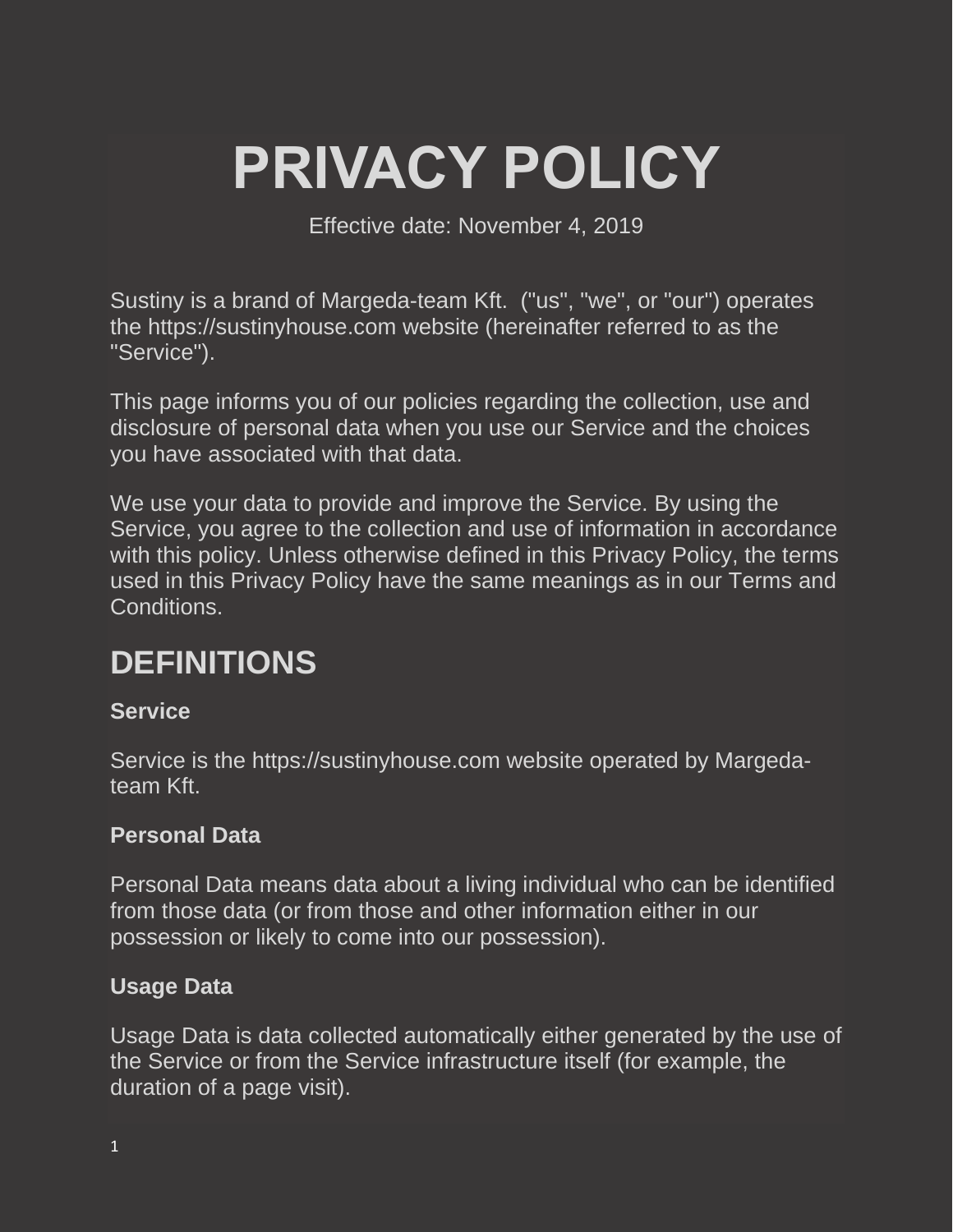#### **Cookies**

Cookies are small files stored on your device (computer or mobile device).

#### **Data Controller**

Data Controller means the natural or legal person who (either alone or jointly or in common with other persons) determines the purposes for which and the manner in which any personal information are, or are to be, processed.

For the purpose of this Privacy Policy, we are a Data Controller of your Personal Data.

#### **Data Processors (or Service Providers)**

Data Processor (or Service Provider) means any natural or legal person who processes the data on behalf of the Data Controller.

We may use the services of various Service Providers in order to process your data more effectively.

#### **Data Subject (or User)**

Data Subject is any living individual who is using our Service and is the subject of Personal Data.

#### **Information Collection and Use**

We collect several different types of information for various purposes to provide and improve our Service to you.

# **TYPES OF DATA COLLECTED**

#### *Personal Data*

While using our Service, we may ask you to provide us with certain personally identifiable information that can be used to contact or identify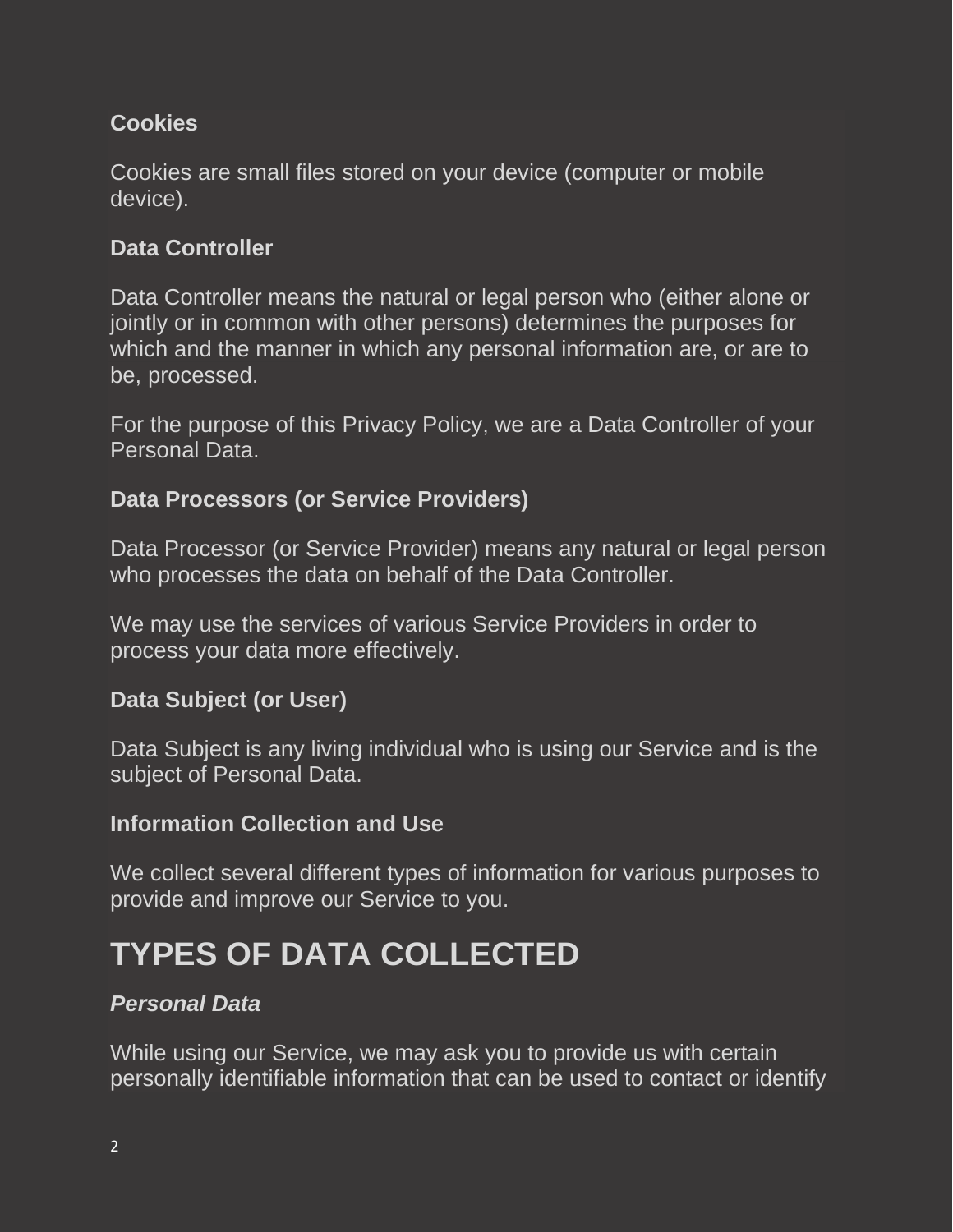you ("Personal Data"). Personally identifiable information may include, but is not limited to:

- Email address
- First name and last name
- Cookies and Usage Data

We may use your Personal Data to contact you with newsletters, marketing or promotional materials and other information that may be of interest to you. You may opt out of receiving any, or all, of these communications from us by sending us an e-mail with the title "unsubscribe".

#### *Usage Data*

We may also collect information on how the Service is accessed and used ("Usage Data"). This Usage Data may include information such as your computer's Internet Protocol address (e.g. IP address), browser type, browser version, the pages of our Service that you visit, the time and date of your visit, the time spent on those pages, unique device identifiers and other diagnostic data.

#### *Tracking Cookies Data*

We use cookies and similar tracking technologies to track the activity on our Service and we hold certain information.

Cookies are files with a small amount of data which may include an anonymous unique identifier. Cookies are sent to your browser from a website and stored on your device. Other tracking technologies are also used such as beacons, tags and scripts to collect and track information and to improve and analyse our Service.

You can instruct your browser to refuse all cookies or to indicate when a cookie is being sent. However, if you do not accept cookies, you may not be able to use some portions of our Service.

Examples of Cookies we use: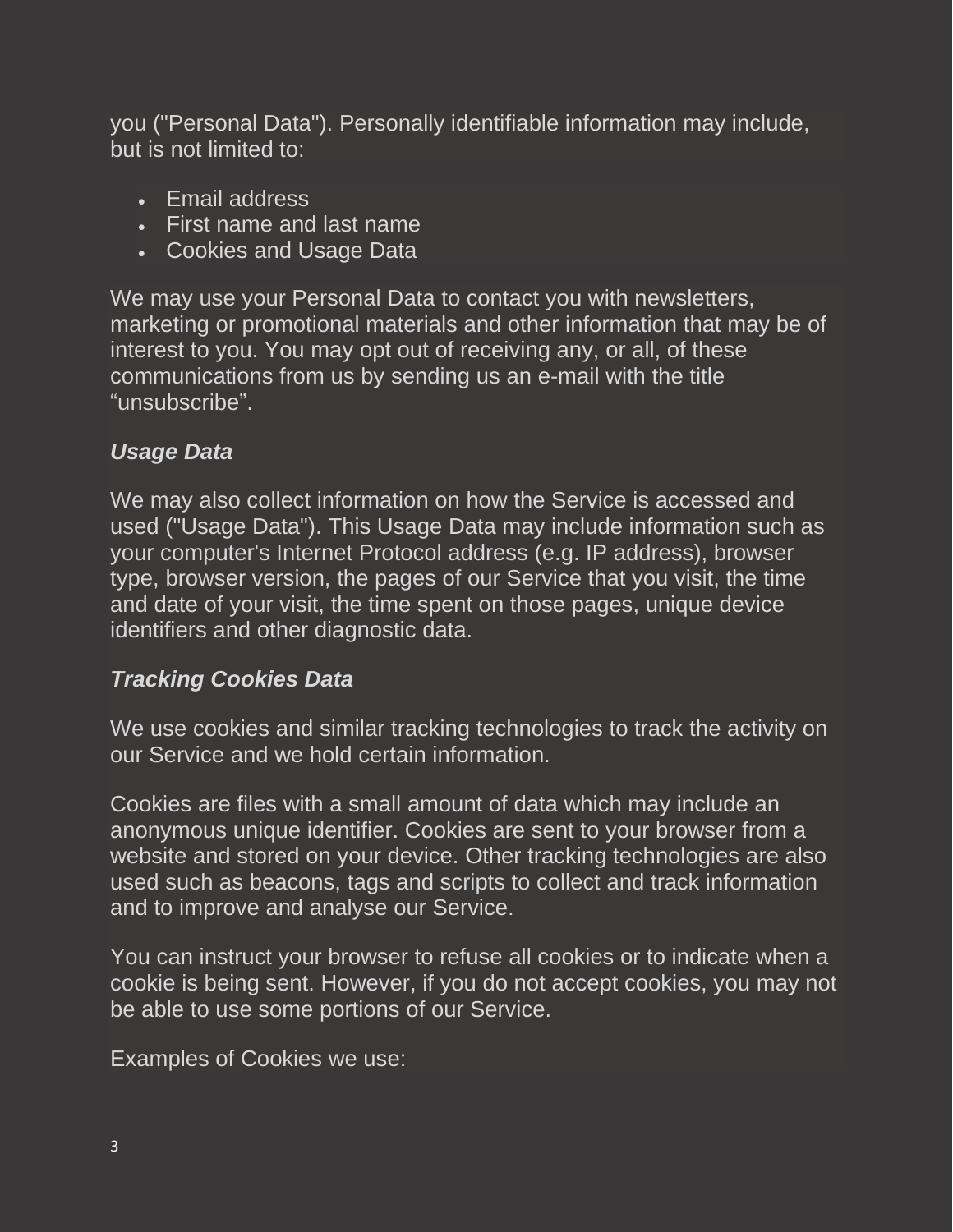- **Session Cookies.** We use Session Cookies to operate our Service.
- **Preference Cookies.** We use Preference Cookies to remember your preferences and various settings.
- **Security Cookies.** We use Security Cookies for security purposes.

#### **Use of Data**

Margeda-team Kft. uses the collected data for various purposes:

- To provide and maintain our Service
- To notify you about changes to our Service
- To allow you to participate in interactive features of our Service when you choose to do so
- To provide customer support
- To gather analysis or valuable information so that we can improve our Service
- To monitor the usage of our Service
- To detect, prevent and address technical issues
- To provide you with news, special offers and general information about other goods, services and events which we offer that are similar to those that you have already purchased or enquired about unless you have opted not to receive such information

#### **Legal Basis for Processing Personal Data under the General Data Protection Regulation (GDPR)**

If you are from the European Economic Area (EEA), Margeda-team Kft. legal basis for collecting and using the personal information described in this Privacy Policy depends on the Personal Data we collect and the specific context in which we collect it.

Margeda-team Kft. may process your Personal Data because:

- We need to perform a contract with you
- You have given us permission to do so
- The processing is in our legitimate interests and it is not overridden by your rights
- For payment processing purposes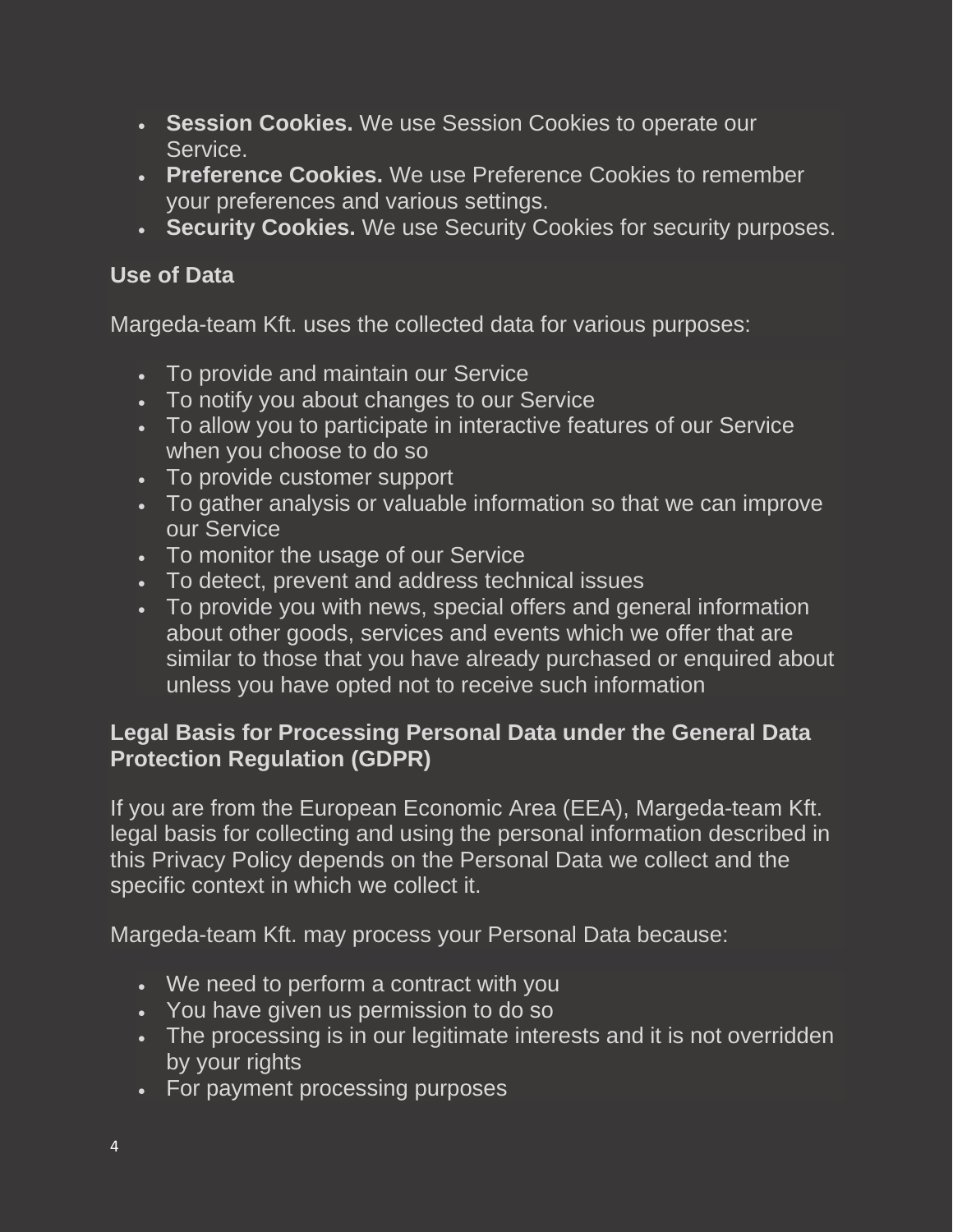• To comply with the law

#### **Retention of Data**

Margeda-team Kft. will retain your Personal Data only for as long as is necessary for the purposes set out in this Privacy Policy. We will retain and use your Personal Data to the extent necessary to comply with our legal obligations (for example, if we are required to retain your data to comply with applicable laws), resolve disputes and enforce our legal agreements and policies.

Margeda-team Kft. will also retain Usage Data for internal analysis purposes. Usage Data is generally retained for a shorter period of time, except when this data is used to strengthen the security or to improve the functionality of our Service, or we are legally obligated to retain this data for longer periods.

#### **Transfer of Data**

Your information, including Personal Data, may be transferred to - and maintained on - computers located outside of your state, province, country or other governmental jurisdiction where the data protection laws may differ from those of your jurisdiction.

Your consent to this Privacy Policy followed by your submission of such information represents your agreement to that transfer.

Margeda-team Kft. will take all the steps reasonably necessary to ensure that your data is treated securely and in accordance with this Privacy Policy and no transfer of your Personal Data will take place to an organisation or a country unless there are adequate controls in place including the security of your data and other personal information.

## **DISCLOSURE OF DATA**

#### **Business Transaction**

If Margeda-team Kft. is involved in a merger, acquisition or asset sale, your Personal Data may be transferred. We will provide notice before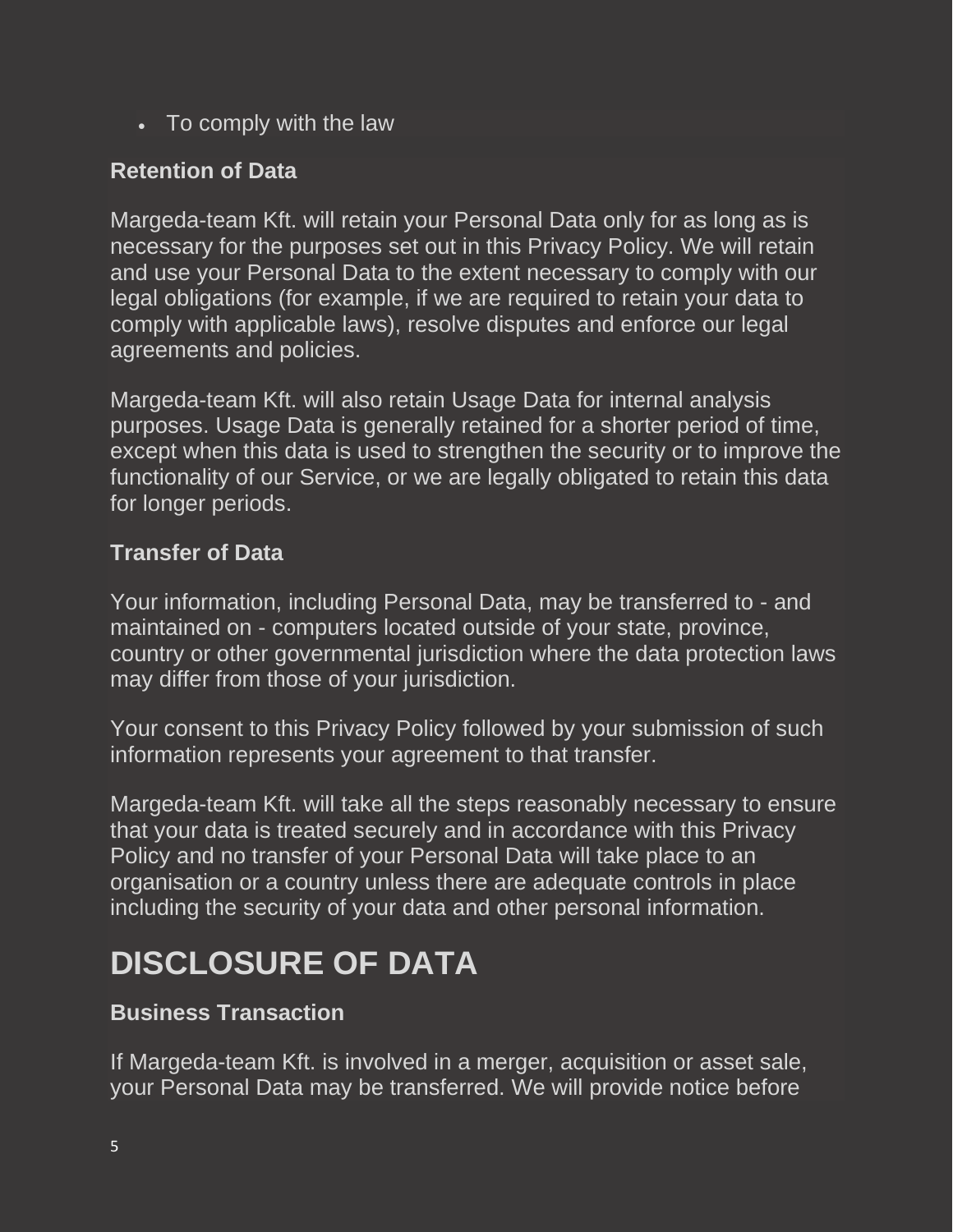your Personal Data is transferred and becomes subject to a different Privacy Policy.

#### **Disclosure for Law Enforcement**

Under certain circumstances, Margeda-team Kft. may be required to disclose your Personal Data if required to do so by law or in response to valid requests by public authorities (e.g. a court or a government agency).

#### **Legal Requirements**

Margeda-team Kft. may disclose your Personal Data in the good faith belief that such action is necessary to:

- To comply with a legal obligation
- To protect and defend the rights or property of Margeda-team Kft.
- To prevent or investigate possible wrongdoing in connection with the Service
- To protect the personal safety of users of the Service or the public
- To protect against legal liability

#### **Security of Data**

The security of your data is important to us but remember that no method of transmission over the Internet or method of electronic storage is 100% secure. While we strive to use commercially acceptable means to protect your Personal Data, we cannot guarantee its absolute security.

#### **Our Policy on "Do Not Track" Signals under the California Online Protection Act (CalOPPA)**

We do not support Do Not Track ("DNT"). Do Not Track is a preference you can set in your web browser to inform websites that you do not want to be tracked.

You can enable or disable Do Not Track by visiting the Preferences or Settings page of your web browser.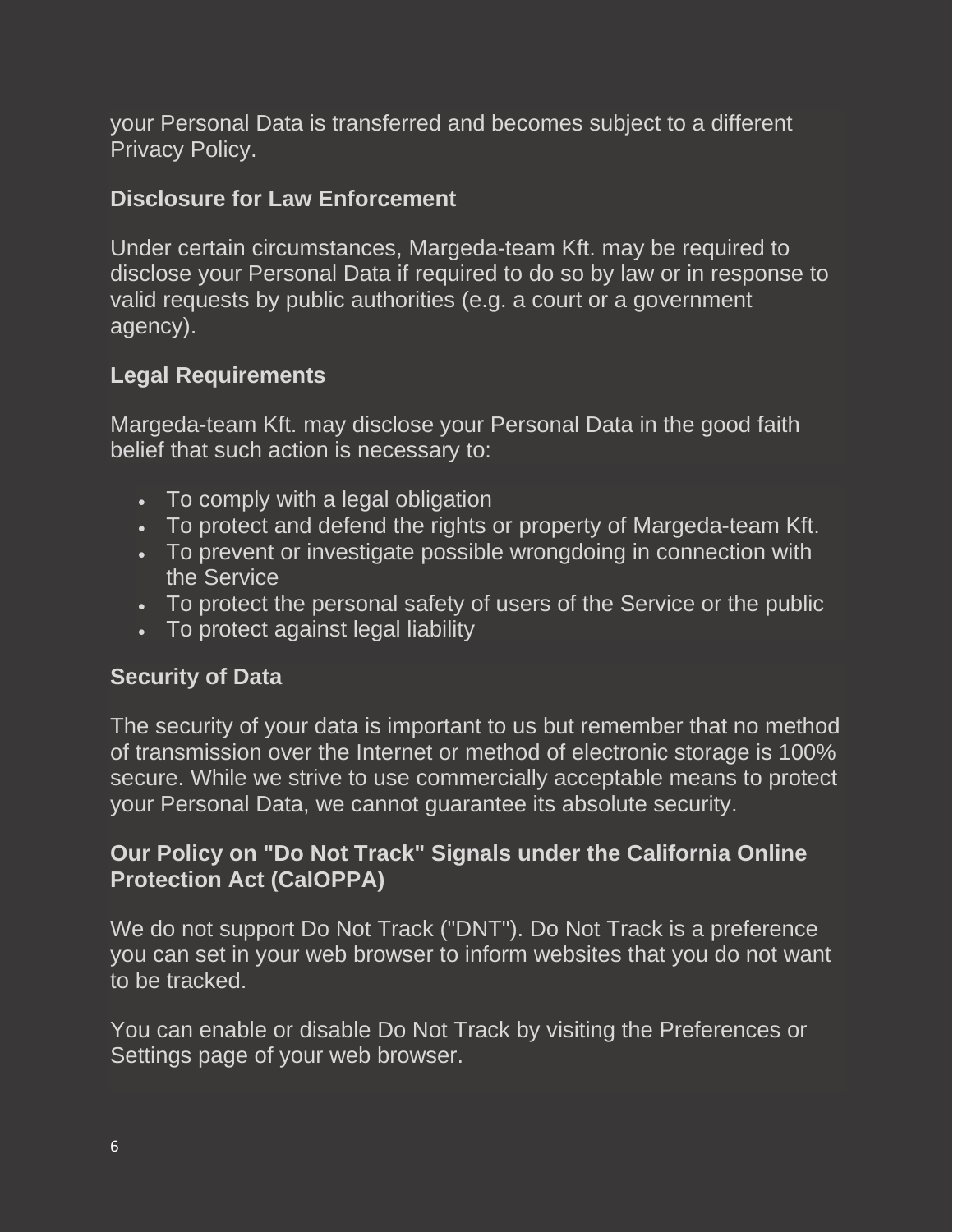#### **Your Data Protection Rights under the General Data Protection Regulation (GDPR)**

If you are a resident of the European Economic Area (EEA), you have certain data protection rights. Margeda-team Kft. aims to take reasonable steps to allow you to correct, amend, delete or limit the use of your Personal Data.

If you wish to be informed about what Personal Data we hold about you and if you want it to be removed from our systems, please contact us.

In certain circumstances, you have the following data protection rights:

**The right to access, update or delete the information we have on you.** Whenever made possible, you can access, update or request deletion of your Personal Data directly within your account settings section. If you are unable to perform these actions yourself, please contact us to assist you.

**The right of rectification.** You have the right to have your information rectified if that information is inaccurate or incomplete.

**The right to object.** You have the right to object to our processing of your Personal Data.

**The right of restriction.** You have the right to request that we restrict the processing of your personal information.

**The right to data portability.** You have the right to be provided with a copy of the information we have on you in a structured, machinereadable and commonly used format.

**The right to withdraw consent.** You also have the right to withdraw your consent at any time where Margeda-team Kft. relied on your consent to process your personal information.

Please note that we may ask you to verify your identity before responding to such requests.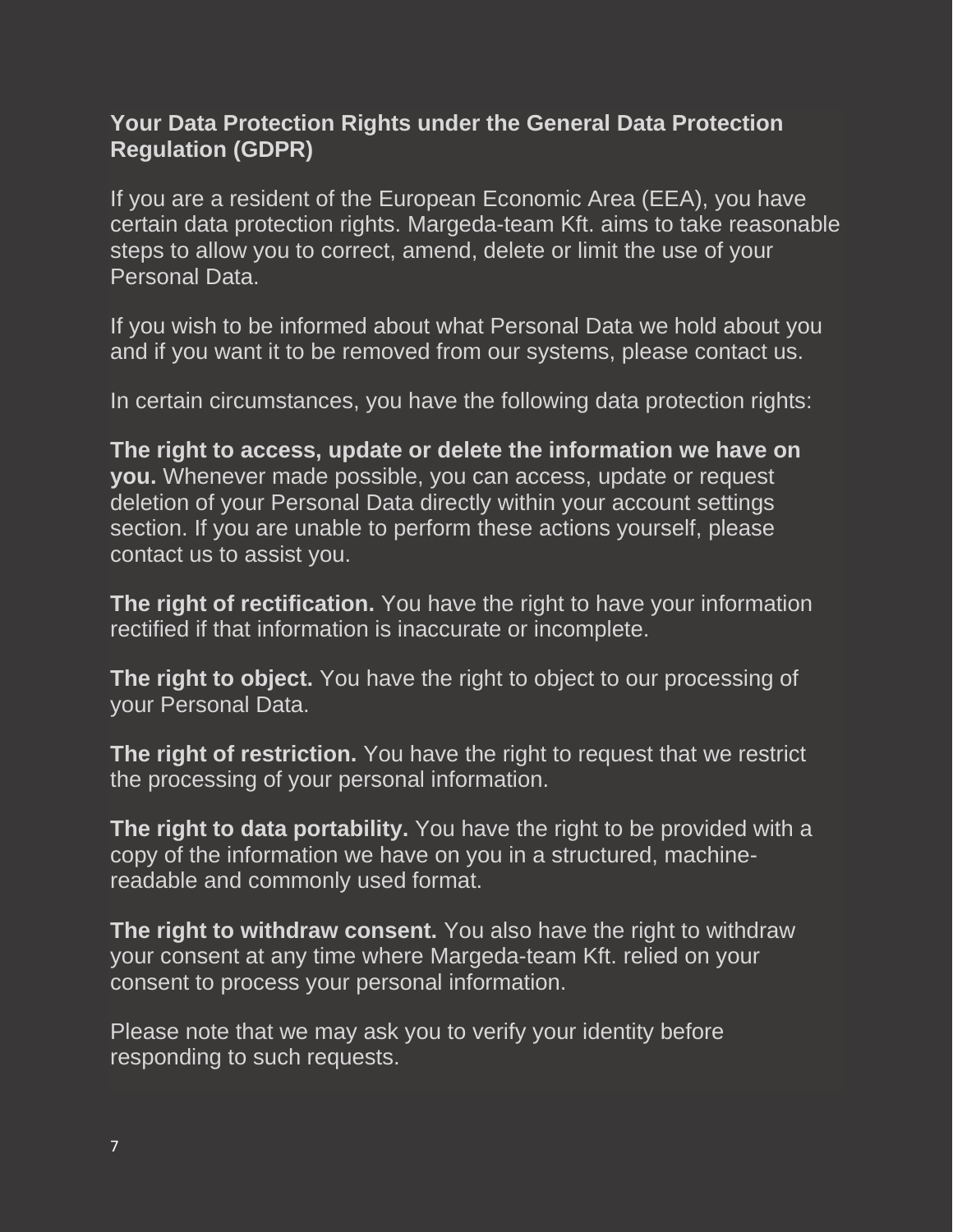You have the right to complain to a Data Protection Authority about our collection and use of your Personal Data. For more information, please contact your local data protection authority in the European Economic Area (EEA).

#### **Service Providers**

We may employ third party companies and individuals to facilitate our Service ("Service Providers"), provide the Service on our behalf, perform Service-related services or assist us in analysing how our Service is used.

These third parties have access to your Personal Data only to perform these tasks on our behalf and are obligated not to disclose or use it for any other purpose.

#### **Analytics**

We may use third-party Service Providers to monitor and analyse the use of our Service.

#### **Google Analytics**

Google Analytics is a web analytics service offered by Google that tracks and reports website traffic. Google uses the data collected to track and monitor the use of our Service. This data is shared with other Google services. Google may use the collected data to contextualise and personalise the ads of its own advertising network.

You can opt-out of having made your activity on the Service available to Google Analytics by installing the Google Analytics opt-out browser addon. The add-on prevents the Google Analytics JavaScript (ga.js, analytics.js and dc.js) from sharing information with Google Analytics about visits activity.

For more information on the privacy practices of Google, please visit the Google Privacy Terms web page: <https://policies.google.com/privacy?hl=en>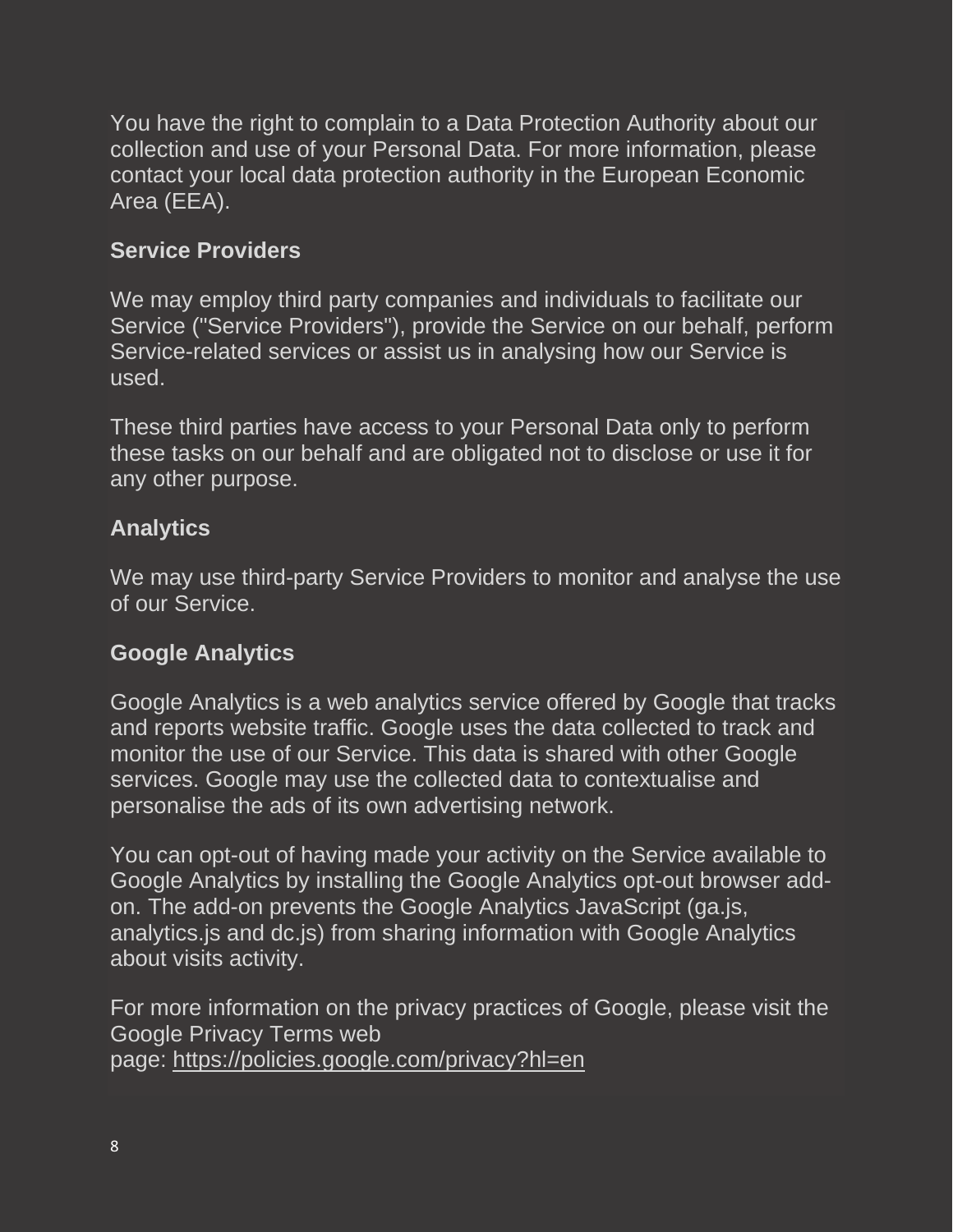#### **Behavioral Remarketing**

Margeda-team Kft. may use remarketing services to advertise on third party websites to you after you visited our Service. We and our thirdparty vendors use cookies to inform, optimise and serve ads based on your past visits to our Service.

#### **Google Ads (AdWords)**

Google Ads (AdWords) remarketing service is provided by Google Inc.

You can opt-out of Google Analytics for Display Advertising and customise the Google Display Network ads by visiting the Google Ads Settings page: <http://www.google.com/settings/ads>

Google also recommends installing the Google Analytics Opt-out Browser Add-on - <https://tools.google.com/dlpage/gaoptout> - for your web browser. Google Analytics Opt-out Browser Add-on provides visitors with the ability to prevent their data from being collected and used by Google Analytics.

For more information on the privacy practices of Google, please visit the Google Privacy Terms web page: <https://policies.google.com/privacy?hl=en>

#### **Facebook**

Facebook remarketing service is provided by Facebook Inc.

You can learn more about interest-based advertising from Facebook by visiting this page: <https://www.facebook.com/help/164968693837950>

To opt-out from Facebook's interest-based ads, follow these instructions from Facebook: <https://www.facebook.com/help/568137493302217>

Facebook adheres to the Self-Regulatory Principles for Online Behavioural Advertising established by the Digital Advertising Alliance. You can also opt-out from Facebook and other participating companies through the Digital Advertising Alliance in the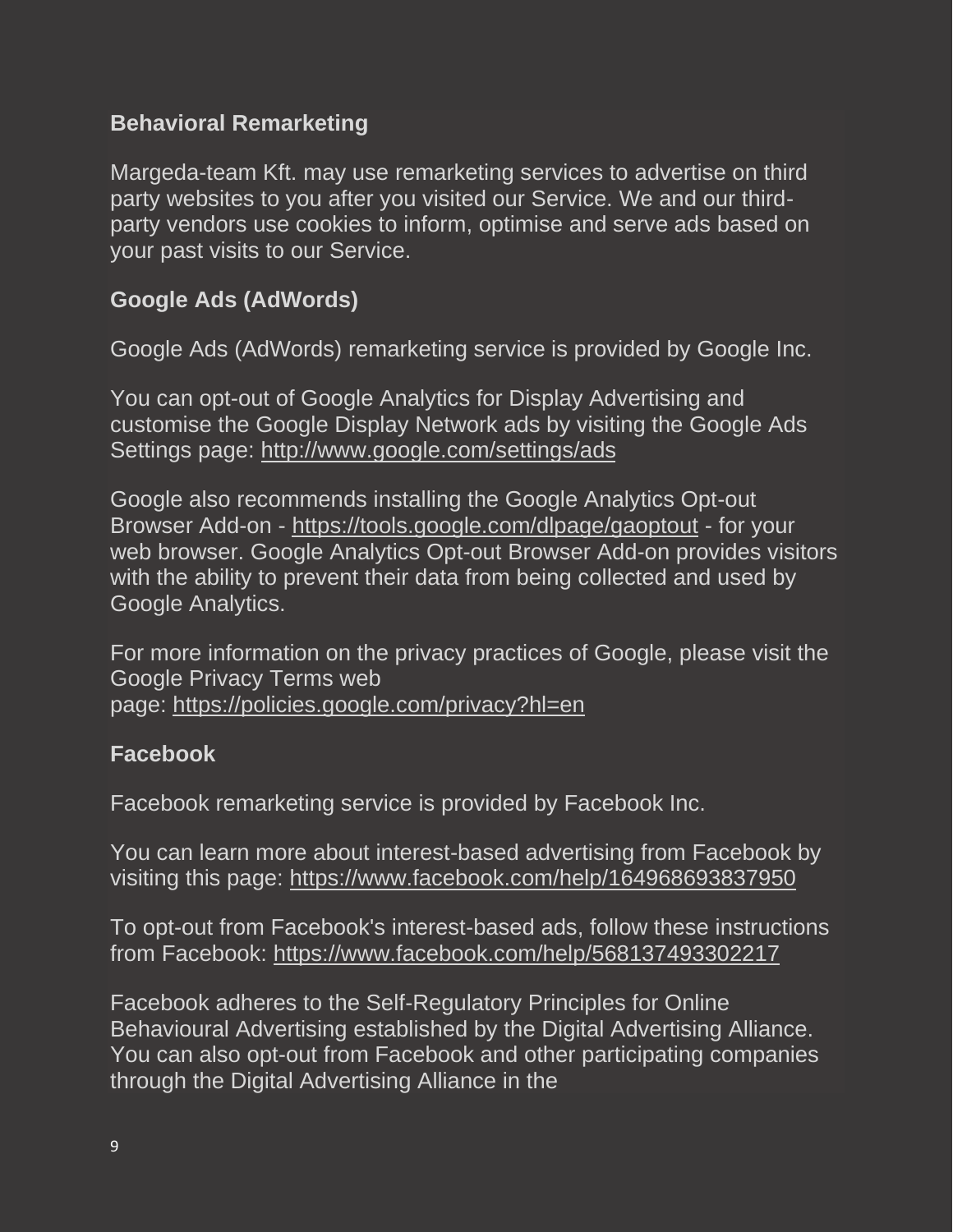USA [http://www.aboutads.info/choices/,](http://www.aboutads.info/choices/) the Digital Advertising Alliance of Canada in Canada <http://youradchoices.ca/> or the European Interactive Digital Advertising Alliance in Europe [http://www.youronlinechoices.eu/,](http://www.youronlinechoices.eu/) or opt-out using your mobile device settings.

For more information on the privacy practices of Facebook, please visit Facebook's Data Policy: <https://www.facebook.com/privacy/explanation>

#### **Payments**

We may provide paid products and/or services within the Service. In that case, we use third-party services for payment processing (e.g. payment processors).

We will not store or collect your payment card details. That information is provided directly to our third-party payment processors whose use of your personal information is governed by their Privacy Policy. These payment processors adhere to the standards set by PCI-DSS as managed by the PCI Security Standards Council, which is a joint effort of brands like Visa, MasterCard, American Express and Discover. PCI-DSS requirements help ensure the secure handling of payment information.

The payment processors we work with are:

#### **Stripe**

Their Privacy Policy can be viewed at <https://stripe.com/us/privacy>

#### **PayPal / Braintree**

Their Privacy Policy can be viewed at <https://www.paypal.com/webapps/mpp/ua/privacy-full>

#### **Links to Other Sites**

Our Service may contain links to other sites that are not operated by us. If you click a third party link, you will be directed to that third party's site. We strongly advise you to review the Privacy Policy of every site you visit.